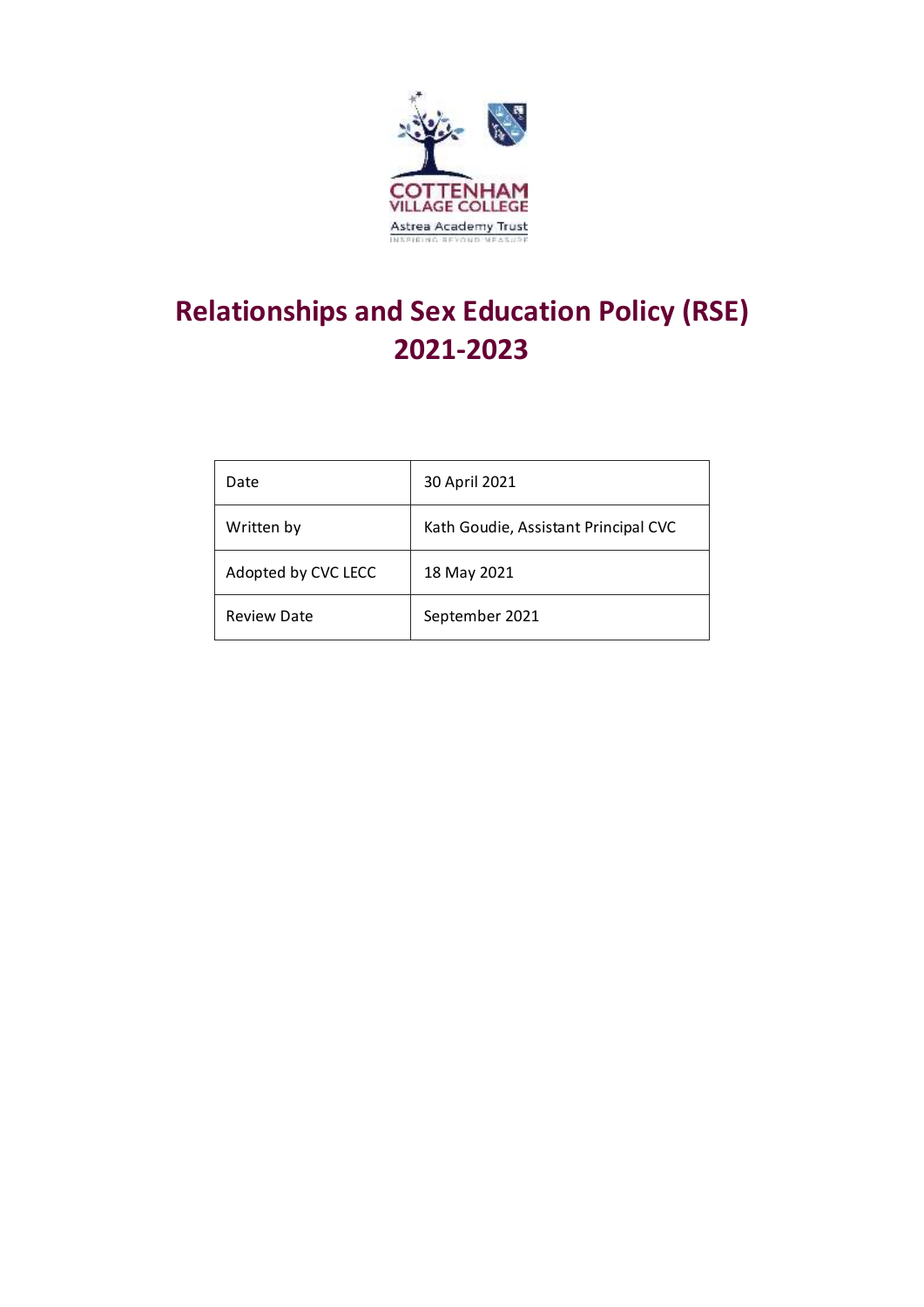### **Table of Contents**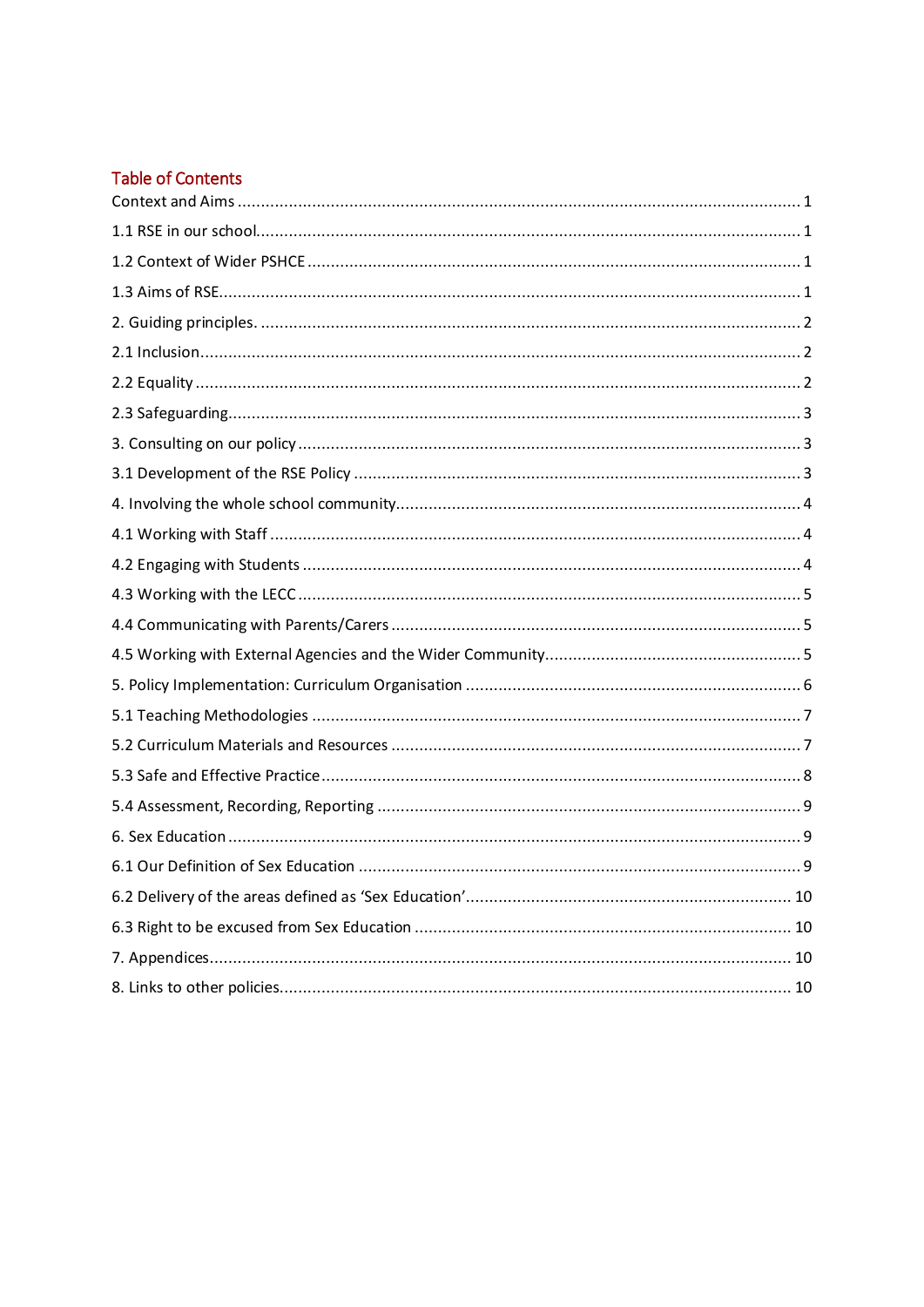# <span id="page-2-0"></span>Context and Aims

This Relationships and Sex Education (RSE) Policy must be viewed in conjunction with our vision for our Wider Curriculum.

#### <span id="page-2-1"></span>1.1 RSE in our school

In our school, RSE enables young people to learn about emotional, social and physical aspects of their lives, about themselves and their relationships. It enables young people to develop essential life skills for building and maintaining positive, enjoyable, respectful and non-exploitative relationships. It equips them with information and skills they need to understand themselves, their peers and people they meet in the wider community. It explores risks, choices, rights, responsibilities and attitudes. It will help students to develop skills to keep themselves and others safer, physically and emotionally, both on and off-line. RSE enables young people to explore their own attitudes and those of others respectfully.

RSE makes a major contribution to fulfilling Cottenham Village College (CVC) Curricular Vision for the Wider Curriculum.

#### <span id="page-2-2"></span>1.2 Context of Wider PSHCE

We deliver RSE as part of our wider provision of Personal, Social, Health and Citizenship Education (PSHCE), which also includes statutory Health Education. Other areas of our work, such as teaching about fundamental British Values, are also relevant to our teaching in RSE.

The aims of RSE are further supported by interventions, extracurricular and enrichment activities we provide. For example, our pastoral support provision, our Activities Week programme and our extra-curricular provision.

We understand that our school environment must complement our RSE curriculum provision in order for it to positively affect students' behaviour and attitudes. We endeavour to ensure that all adults in schools act as positive role models for our students. All will take steps to ensure that our responses to homophobia, transphobia, sexism, sexual harassment and associated behaviour issues are addressed consistently, in line with our Behaviour Policy and Anti-Bullying Policy. We may carry out activities to improve or reflect on our school environment in relation to the experience of students, using pupil voice groups and other evidence generated by students.

#### <span id="page-2-3"></span>1.3 Aims of RSE

Through the delivery of RSE we intend to further our school's aims of providing a curriculum which is relevant to the needs of pupils, both now and in the future. It will enable pupils to develop knowledge, skills and attitudes which enhance their personal development and wellbeing. This will have a direct, positive effect on their progress and achievement in school.

All adults in school will work towards achieving these aims for RSE. We seek to enable our students to:

- Develop interpersonal and communication skills to support them when relationships are good or when they are difficult.
- Develop and explore personal values and a moral framework to guide decisions and behaviour.
- Respect themselves and others, their views, backgrounds, cultures and experiences.
- Promote equality and respect in their own peer groups, both on and offline, reducing prejudice and challenging stereotypes and harassment.
- Develop skills for healthy relationships based on mutual respect, trust and positive communication.
- Have a confident understanding of human biology and reproduction.
- Understand the role of sex in intimate relationships and strategies for considering readiness for sex.
- Be prepared for puberty, understand the emotional, physical and social effects of adolescent. development and support others.
- Develop the attitudes and skills needed to understand their sexuality, sustain healthy intimate relationships, should they choose them, and maintain their sexual health.
- Explore the positive implications of new technologies for relationships and understand safety and privacy.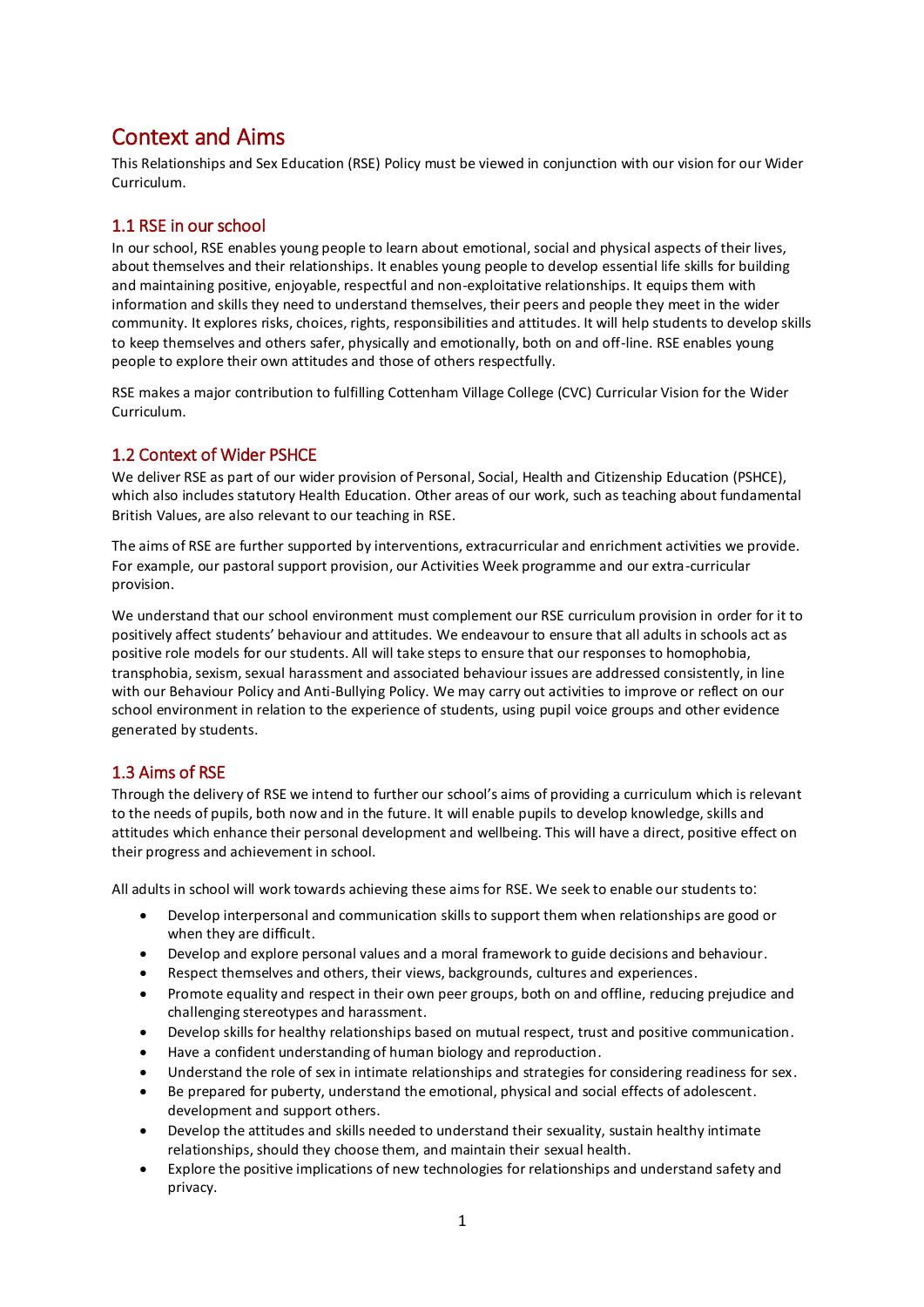- Develop critical, media literacy skills, enabling them to reflect on relationships and sex portrayed in the media, including in pornography.
- Recognise and avoid exploitative, coercive and controlling relationships, including intimate relationships.
- Explore and confidently discuss issues and develop skills associated with consent in different relationships.
- Explore their own values and attitudes towards gender identity and sexism, sexuality and homophobic, biphobic and transphobic behaviours.
- Value, care for and respect their own bodies.
- Understand about safer sex, including contraception and the prevention of STIs, for people of all sexualities.
- Have the skills and knowledge to access advice and support from local and national services, on and off-line.

# <span id="page-3-0"></span>2. Guiding principles.

#### <span id="page-3-1"></span>2.1 Inclusion

For our RSE provision to be effective it must be inclusive. In relation to those with special educational needs or disability, we ensure our RSE programme provides for those with additional needs. We recognise that those with SEND are often more vulnerable to sexual harassment and abuse and that we need to ensure that children are supported to develop appropriate strategies and attitudes to keep themselves safer. We understand that students with SEND have as much right to receive the whole RSE curriculum as other students. We consider:

- Their level of vulnerability to coercion and pressure.
- Their previous experience of negative behaviours in peer or child-adult relationships.
- Their need to learn and demonstrate appropriate behaviours and understand private/public boundaries.
- Their need to develop self-esteem and positive body image.
- The need to involve all staff, including ancillary staff and parents/carers, in policy development, planning and training.
- The management of personal care.
- Clarity about sources of support for pupils.

#### <span id="page-3-2"></span>2.2 Equality

The [Equality Act 2010](http://www.legislation.gov.uk/ukpga/2010/15/contents) has special resonance in RSE. Through this area of learning we seek to develop key interpersonal skills such as respect and empathy, which enable students to understand the rights and responsibilities we all have towards one another.

The protected characteristics in the Equalities Act (2010) are: age, disability, gender reassignment, marriage and civil partnership, pregnancy and maternity, race, religion or belief, sex and sexual orientation.

Also relevant here is our duty to teach fundamental British Values, which include individual liberty, mutual respect and respect for those of different faiths and beliefs.

We will ensure that our provision of RSE is not only equally accessible and inclusive for all students with protected characteristics, or who have family members with protected characteristics, but also that it reduces discrimination, advances equality of opportunity and encourages good relations between different groups.

In order to ensure that RSE meets the needs of all:

- We will reflect a range of lifestyles and family structures, so that all pupils see themselves and their families reflected back in the lesson content.
- We will teach about RSE themes in a way which is relevant to all, using examples of a variety of sexualities, gender identities, lifestyles and faith backgrounds.
- We will ensure that the law in relation to, for example, marriage, online behaviours, sexuality, gender and violence are explained in age-appropriate ways.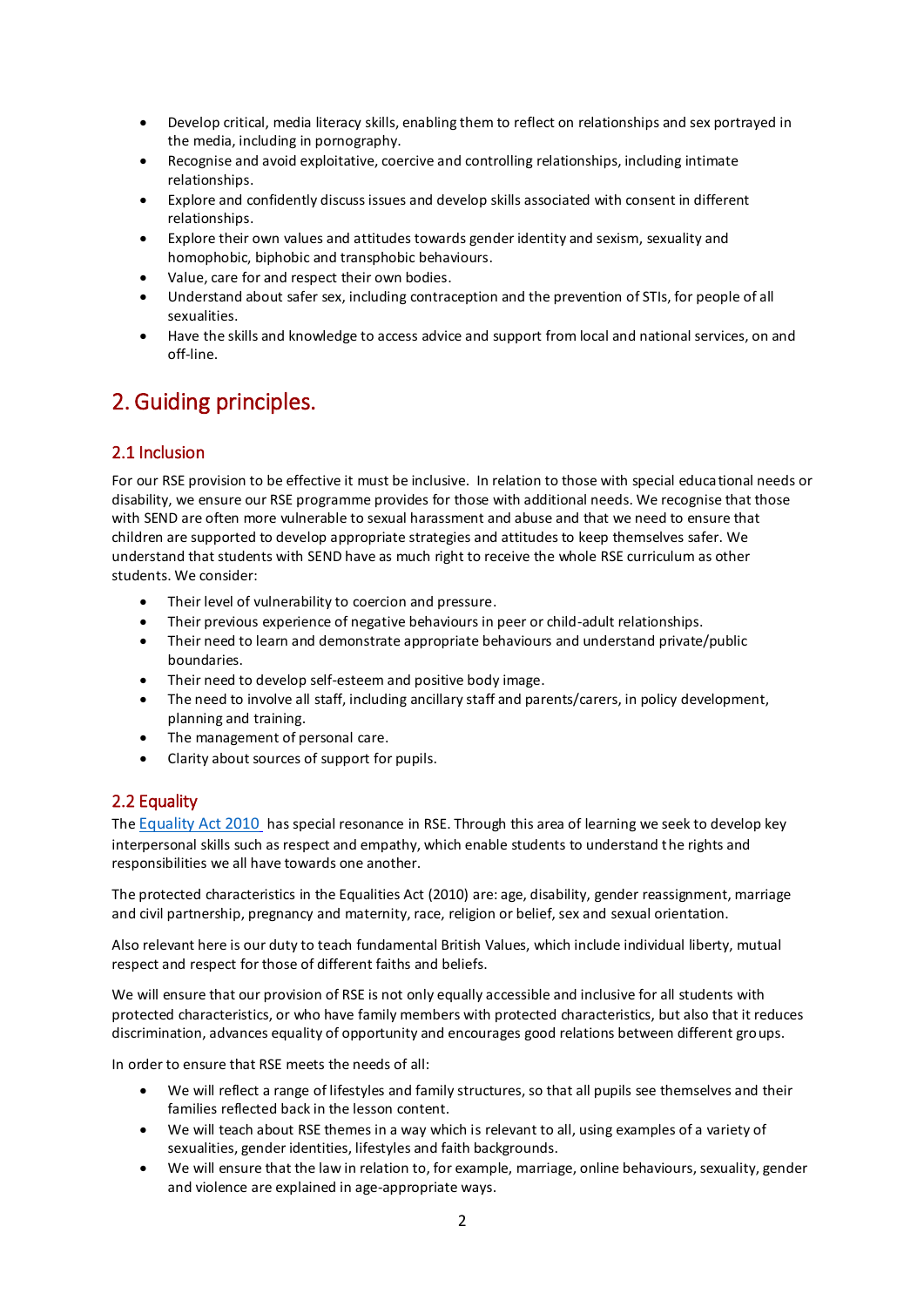- Where there are different cultural or religious views about families, relationships or behaviours, we will share these to ensure children see their family views represented.
- We will carefully consider the needs of non-binary students (i.e. those who do not identify as being either male or female), to ensure their needs are being met by the curriculum provision and our methods of delivery.
- We will not seek to gain consensus, but will respectfully listen, accept and celebrate difference.
- In order to ensure that students of all genders can access the information they need, to reduce taboos and to develop positive communication skills between genders, we will teach in mixed gender groups wherever possible.
- All adults in school will encourage respect and discourage abusive and exploitative relationships of any sort.
- We will not ask students to represent the views of a particular religious or cultural group to their peers, unless they choose to do so.

We support children in developing their knowledge about and attitudes towards diversity throughout aspects of our work on '*Healthy Relationship', 'Identity, Diversity and Communities', 'Rights and Responsibilities'* and other areas of our Citizenship Curriculum.

#### <span id="page-4-0"></span>2.3 Safeguarding

We understand the importance of high quality RSE as we fulfil our statutory safeguarding duties. RSE enables students to understand about mutual, consensual and reciprocated relationships in all their forms. Whether students are learning about friendships, families, relationships in school or the wider community, they will be developing essential skills which underpin their ability to recognise abusive relationships. Teaching about 'Healthy Relationships and 'Anti-bullying' supports us in fulfilling our statutory duty (as described in Keeping Children Safe in Education) to prevent 'peer-on-peer' abuse.

In the case of RSE, we recognise that effective teaching may alert students to what is appropriate and inappropriate behaviour (including inappropriate sexual behaviour) and that there is an increased possibility that a disclosure relating to abuse may be made. Teaching RSE supports us in fulfilling our duty to prevent Female Genital Mutilation (FGM). All staff are aware of the Safeguarding Policy and procedures and will report disclosures or concerns to the Designated Safeguarding Lead (DSL) immediately.

### <span id="page-4-1"></span>3. Consulting on our policy

Before consultation activities, parents/carers, students and staff were given information about RSE and associated duties in accessible formats. They were asked for their views about appropriate ages for particular topics, to share relevant views and beliefs and to consider the suitability of the school's aims for RSE.

Some parents/carers and students have been consulted directly through evaluative surveys designed to gauge response to communications.

Further consultation with parents/carers and students will be carried out when the policy is reviewed, which will happen in six months in the first instance, and then every three years.

#### <span id="page-4-2"></span>3.1 Development of the RSE Policy

This policy has been developed in consultation with students, staff, Local Education Consultative Committee (LECC) and parents/carers. The needs of students and our community have also been taken in account.

All views expressed by students, staff, LECC and parents/carers about the policy have been considered. Our consultation did not give a veto to individual members of the school community. The final decision on policy and delivery has been made by the Senior Leadership Team/ Principal supported by discussion with and ratification by the LECC, taking into account the needs of pupils and views of the school community.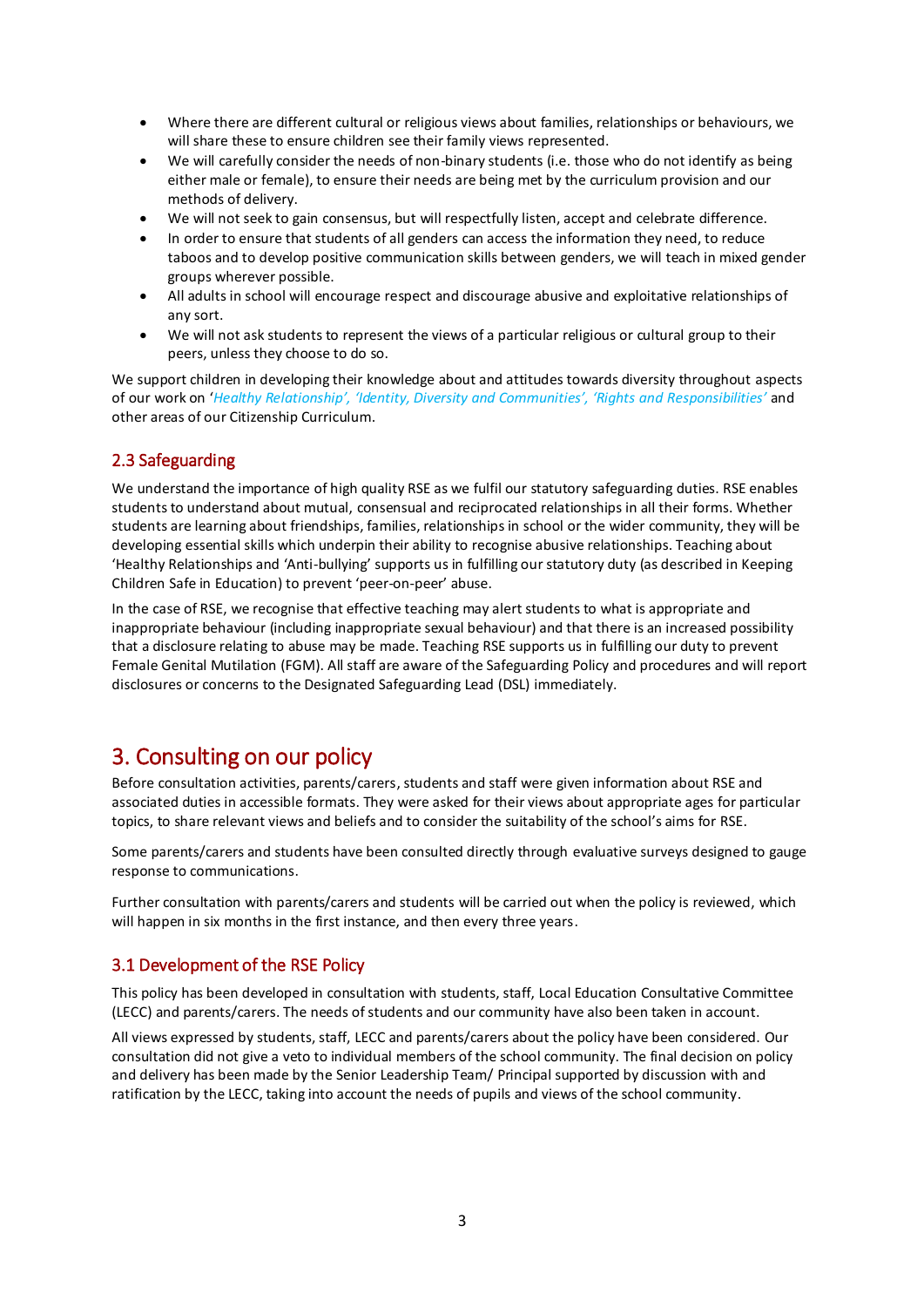# <span id="page-5-0"></span>4. Involving the whole school community

#### <span id="page-5-1"></span>4.1 Working with Staff

Teaching RSE can be very rewarding, but we understand that, in order to feel confident, staff need opportunities to develop their own knowledge, skills and attitudes. We recognise that every adult has different personal beliefs and attitudes, but that all teachers must understand and comply with their statutory duties connected with safeguarding, teaching statutory content, equality and inclusion.

Teachers responsible for delivering RSE have a duty to deliver statutory areas of the curriculum and will be supported to develop their skills in delivering content. We will discuss relevant issues and staff concerns and, where appropriate, arrange training to enable staff members to feel confident in delivering the various aspects of RSE. We will also encourage the sharing of good practice. We may also use team teaching/shadowing to develop confidence.

Those with leadership responsibility for the development of RSE will be offered opportunities to consult with advisors and attend external training courses.

#### <span id="page-5-2"></span>4.2 Engaging with Students

We will use a variety of teaching methods relevant to the needs of our students in RSE. Throughout, students will consider the skills they need to develop to sustain healthy relationships, including intimate relationships, both on and off-line. They will consider the physical aspects of intimate relationships, their emotions and how to manage them, and social aspects, such as positive and negative influences from friends.

- We will involve students in the evaluation and development of their RSE in ways appropriate to their age.
- We will seek opportunities to discuss their views about the content of their RSE lessons.
- We will refer to local/countywide/national data e.g. Health Related Behaviour Survey for our school/district.
- We will engage students in assessment activities to establish their development needs.
- We will encourage students to ask questions as they arise by providing anonymous question boxes.
- We will ask students to reflect on their learning and set goals for future learning.
- We will consult focus groups of students at least annually about their perceptions of the strengths of our RSE programme and the areas to be further developed.
- We will ask the pastoral team for their reflections on issues presented by students asking for support.
- We will use the outline overview below in the initial stages of planning our Curriculum.

#### AGE 11-13

Typical concerns of students of this age include puberty and hormones and how they will be affected by them, alongside concerns relating to 'normal' physical development. They will be encountering physical changes associated with puberty and often want reliable information about these and to consider how they affect their self-image, body image and relationships.

Students are often interested to learn more about pregnancy and associated choices.

They are often interested to explore the nature of sexual attraction and love.

They are often considering how people make decisions about whether they are interested in sex, whether they want sex and whether to delay their first sexual encounters. They will be interested in the levels of sexual activity amongst their own and older peers. Most people of this age group will not have had sex. (in Cambridgeshire the Health Related Behaviour Survey indicated that 2% of Y8 say they have had sex).

They will be likely to be exposed to information about sex from a range of sources and will need support in exploring ways to assess these sources for reliability. They are often interested to explore attitudes about prejudice and will want to develop skills to challenge prejudice based on gender identity, sexuality or sexual orientation.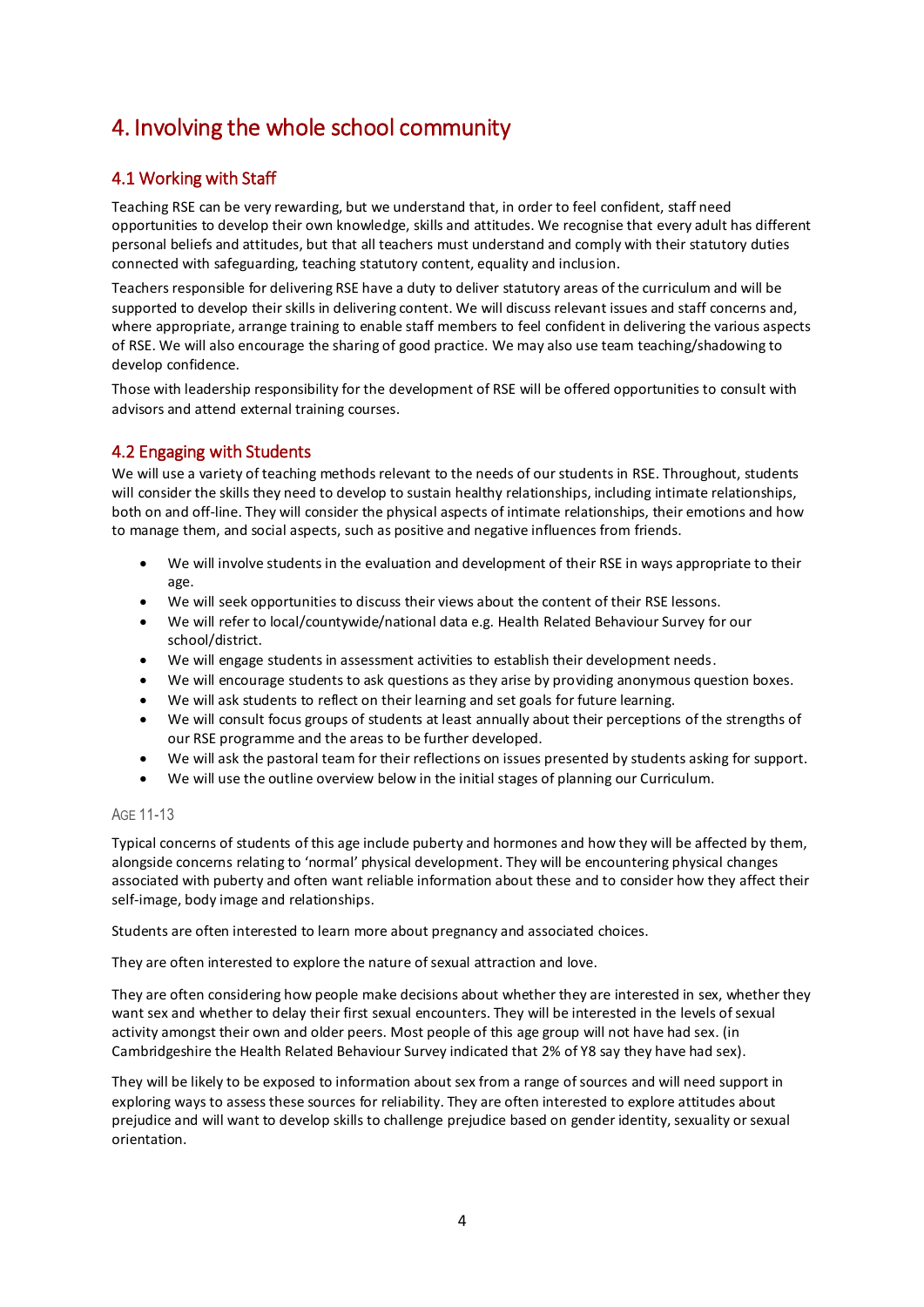AGE 14-16

Many students will wish to revisit themes addressed earlier, but in new detail as their experiences broaden. They are likely to need to think more about consensual relationships and what this means for communication and behaviour.

Most young people in this age group will not have had sex; most wait until they are older than 16 (in Cambridgeshire, the Health Related Behaviour Survey indicated that 13% of Y10 say they have had sex).

They are often interested to explore ways of responding to pressure or expectation to have sex, what to expect of a partner and how to communicate and negotiate with them. They will need more information about contraception, sexual health and how to access services. All students will need information about the positive aspects of healthy sexual relationships, including those who identify as LGBT+. They will need information about coercion and other forms of abusive relationships, including peer on peer abuse.

#### <span id="page-6-0"></span>4.3 Working with the LECC

This policy has been developed with LECC involvement, in line with LECC statutory obligations relating to policies.

It is the responsibility of the LECC to ensure, through consultation, that the RSE Policy reflects the needs and views of our community.

In order to facilitate this process, the RSE Policy and delivery of RSE in the curriculum will appear annually on the LECC' meeting schedule for discussion and update. The policy will be available on the school's website*.* A LECC link for PSHCE/including RSE has been nominated.

It is the role of LECC to ensure that:

- Students make progress in RSE in line with the expected educational outcomes.
- The subject is well led, effectively managed and well planned.
- The quality of provision is subject to regular and effective self-evaluation.
- Teaching is delivered in a way which is accessible to all.
- Clear information is given to parents/carers.
- The subject is resourced and taught in a way which enables the school to fulfil statutory requirements.

#### <span id="page-6-1"></span>4.4 Communicating with Parents/Carers

Parents/carers are the first educators of their children about relationships, emotions, empathy, respect and growing up. We recognise that many young people like to receive information about relationships from their parents/carers in addition to their learning in school. Therefore, we seek to work in partnership with parents/carers when planning and delivering RSE. We will encourage this partnership by:

- Sharing details of our curriculum on our website.
- Informing parents/carers by newsletter or leaflet of forthcoming RSE topics.
- Inviting parents to learn more about the approach used in RSE and its content.
- Informing parents/carers about PSHCE/RSE programmes as their child joins the school through the school brochure/prospectus.
- Providing supportive information about parents' role in RSE.
- Signposting parents/carers to sources of support to help them address the needs of their child or build their own confidence in talking about relationships with their children.

#### <span id="page-6-2"></span>4.5 Working with External Agencies and the Wider Community

We believe that all aspects of RSE are most effectively taught by those who know our students well and are aware of their needs. We encourage visitors to our school, who may enhance, but never replace, our planned provision. We recognise that inviting visitors from local services may increase the accessibility of services for students. We will work closely with visitors to ensure that the needs of our students are met.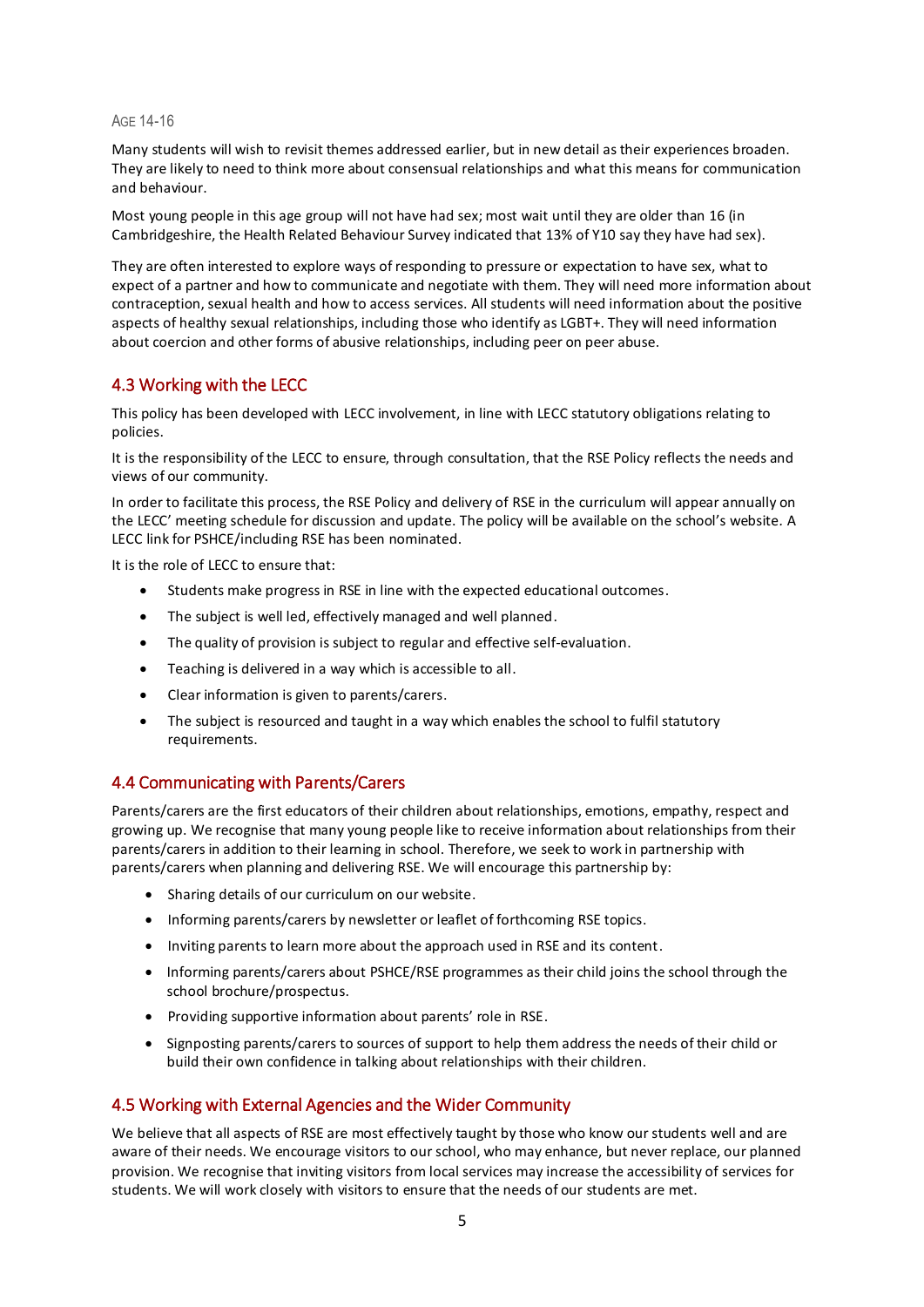In addition to our usual safeguarding procedures, we will follow this Code of Practice when inviting visitors to support our RSE provision:

- The care and management of students is the responsibility of the school at all times.
- In class teaching situations, visitors will not be asked to work alone with students. They will always be supported by a member of staff.
- All visitors will be made aware of the content and principles of this policy, prior to their visit.
- All lessons will be planned in direct liaison with the RSE Lead/Head of Year, taking account of the age and needs of the group and the context of the work within the RSE programme.
- Visitors will be reminded that, whilst contributing to RSE in a classroom setting, they must adhere to the same confidentiality code as staff members. Class teaching must be seen as separate from health or other targeted interventions to support wellbeing.
- Any resources which a visitor wishes to use or distribute will be discussed and agreed with the RSE Lead /Head of Year beforehand.
- The contributions of visitors will be regularly monitored and evaluated.

# <span id="page-7-0"></span>5. Policy Implementation: Curriculum Organisation

Our RSE Curriculum (see Section 7 Appendix) is wholly consistent with the DfE statutory requirements for RSE and Health Education (2020), National Curriculum (2014), other DfE and Ofsted guidance. It also reflects best practice described by the Sex Education Forum and PSHE Association. We consider RSE to be a continuous process of learning, which begins before students enter our school and continues into adulthood*.* We plan our curriculum around the principle of a spiral of progression, where students return to key concepts or ideas in RSE with increasing complexity over time, ensuring that the curriculum is appropriate to each age group with a spiral of progression. All staff have a part to play in supporting the delivery of RSE and ensuring that their interactions with students support the RSE curriculum

RSE is learning about:

- **•** Families.
- Respectful relationships, including friendships.
- Online and Media.
- Being Safe.
- Intimate and sexual relationships including sexual health.

Our curriculum for RSE is integrated into our wider PSHCE programme. We deliver content which, taking the lead from student's lived experiences and their needs, considers related themes including development of knowledge, skills and attitudes in an integrated way. The topics where RSE is a significant driver are:

- Health Relationships, including Anti-bullying.
- Relationships and Sex Education.
- Safety and Risk.
- Rights and Responsibilities.
- Identity, Diversity and Community.

RSE will be taught through:

- PSHCE through designated lessons, taught by specialist teachers, tutor time and Conference Days.
- Other curriculum areas, especially Science, English, RE, PE and Computing.
- Enrichment activities, especially our assembly programme, pastoral provision, support for 'vulnerable' young people, involvement in school trips and adventurous activities, activities carried to support wellbeing in school.

Specific Units of Work on RSE are planned into our teaching programme for Year 7-11 every year. As described in our Personal Development Curriculum Map.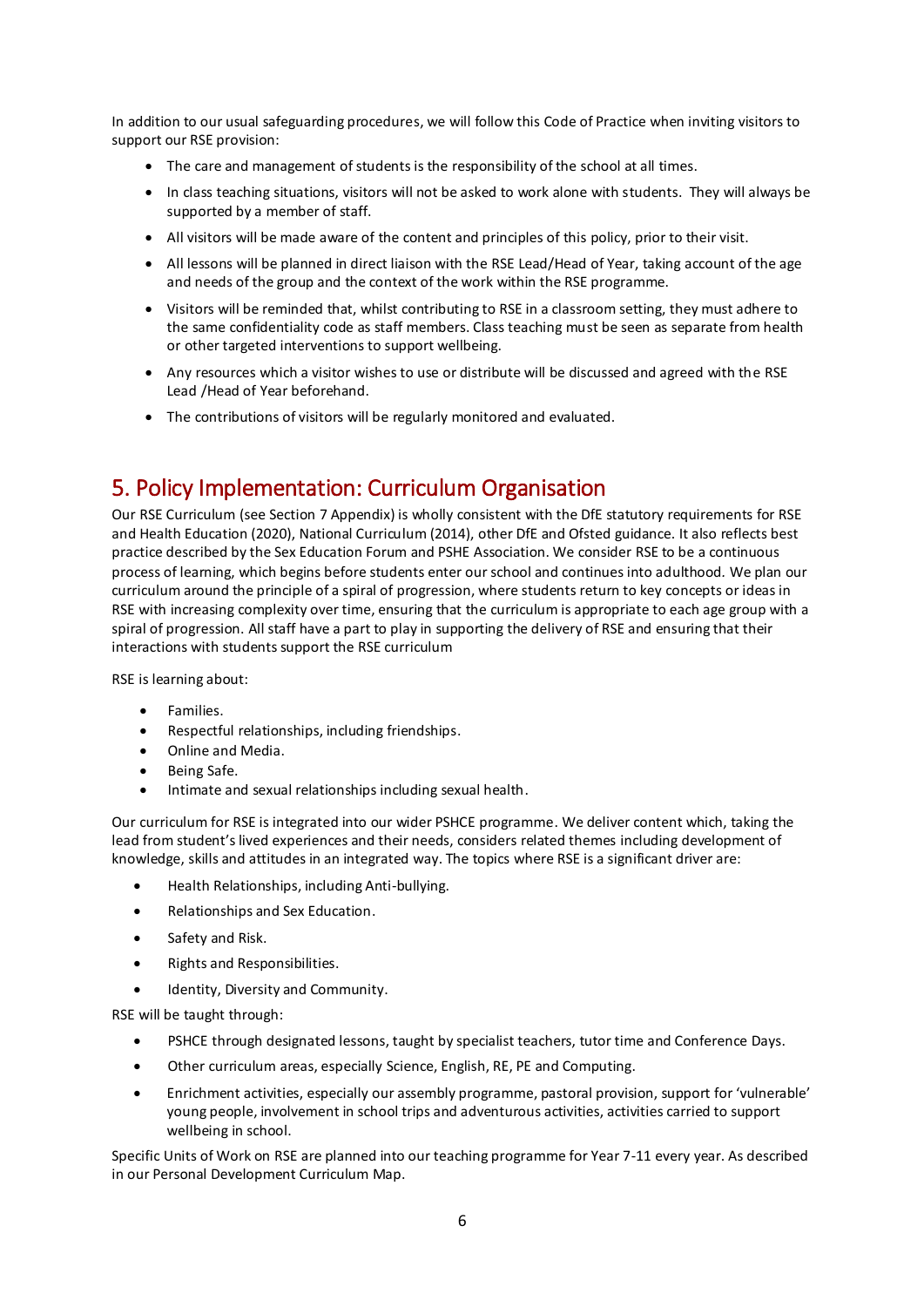The RSE curriculum will be delivered by tutors but areas of the curriculum which require specialist knowledge are delivered by an PSHCE/RSE specialist team.

Those delivering RSE will have responsibility for assessing students' needs and selecting appropriate activities and methodologies to meet these needs, supported by the RSE Leader and Head of Year.

The SLT Lead for RSE and the RSE Lead *are* responsible for reviewing and evaluating RSE. The SLT Lead for RSE Lead will report findings to the Senior Leadership Team and LECC when required.

#### <span id="page-8-0"></span>5.1 Teaching Methodologies

Our aim is that teachers use a range of teaching methodologies where skills such as communication, compromise and negotiation are practised in classroom situations and where attitudes such as respect and empathy are modelled and discussed. We encourage teachers to ensure that group work, debate, taking other people's viewpoints and working together are practised in all RSE lessons and across the wider curriculum. Our RSE sessions are not simply opportunities to give information, but to explore views and perspectives and develop possible solutions through discussion and interaction.

In keeping with this approach we base our curriculum on a series of questions students will have the opportunity to engage with, rather than banks of knowledge they will acquire.

We understand that at times students will benefit from varying methods of delivering the RSE curriculum. For example, we may use single-gender groups or small group teaching where this will help us to meet the needs of particular students more effectively, we will use team teaching where this enables us to best use teacher expertise. We will ensure there are positive educational reasons for each method of delivery.

**Single Gender groups:** We may use single-gender groups or small group teaching where this will help us to meet the needs of those with cultural, religious or other backgrounds which make it difficult for them to comfortably access the statutory curriculum in a mixed gender group. If we use single-gender groups we will encourage students to be part of which ever group most closely aligns with their own gender identity. We will discuss the needs of those who view themselves as non-binary (i.e. those who do not identify as being either male or female) with each student, to ensure their needs are being met.

**Group Agreements:** RSE is taught in a safe, non-judgemental environment where adults and students are confident that they will be respected. Specific ground rules will be established at the beginning of any RSE work, in addition to those already used in the classroom. They will cover the following areas:

- Appropriate use of language.
- The avoidance of sharing personal information and asking personal questions.
- Confidentiality.
- Strategies for checking or accessing information, and identifying appropriate people with whom they may wish to share personal information/from whom they may wish to seek advice.

**Distancing Techniques:** In order to protect student's privacy, we will employ teaching and learning strategies which enable them to discuss issues without disclosing personal experience. For example, we will use fiction, poetry, case studies, role-play, film or theatre in education to enable children to share ideas and opinions and to practise their decision-making skills in a safe learning environment.

#### <span id="page-8-1"></span>5.2 Curriculum Materials and Resources

We will primarily use the Cambridgeshire Secondary Personal Development Frameworks/PSHE Association Resources to map out our provision in RSE. We will avoid a 'resource-led' approach, instead focussing on the needs of the children and our planned learning objectives. We will adapt the curriculum resources to meet students' needs on an annual basis. We will carefully select resources which meet these objectives. We will evaluate teaching resources thoroughly before using them. We will select resources which:

- Are consistent with our Curriculum for RSE
- Relate to the aims and objectives of this policy.
- Are inclusive of LGBT+ students and provide a balanced view of sexual relationships.
- Are suitable to the age, maturity, needs, linguistic proficiency and ability of the students.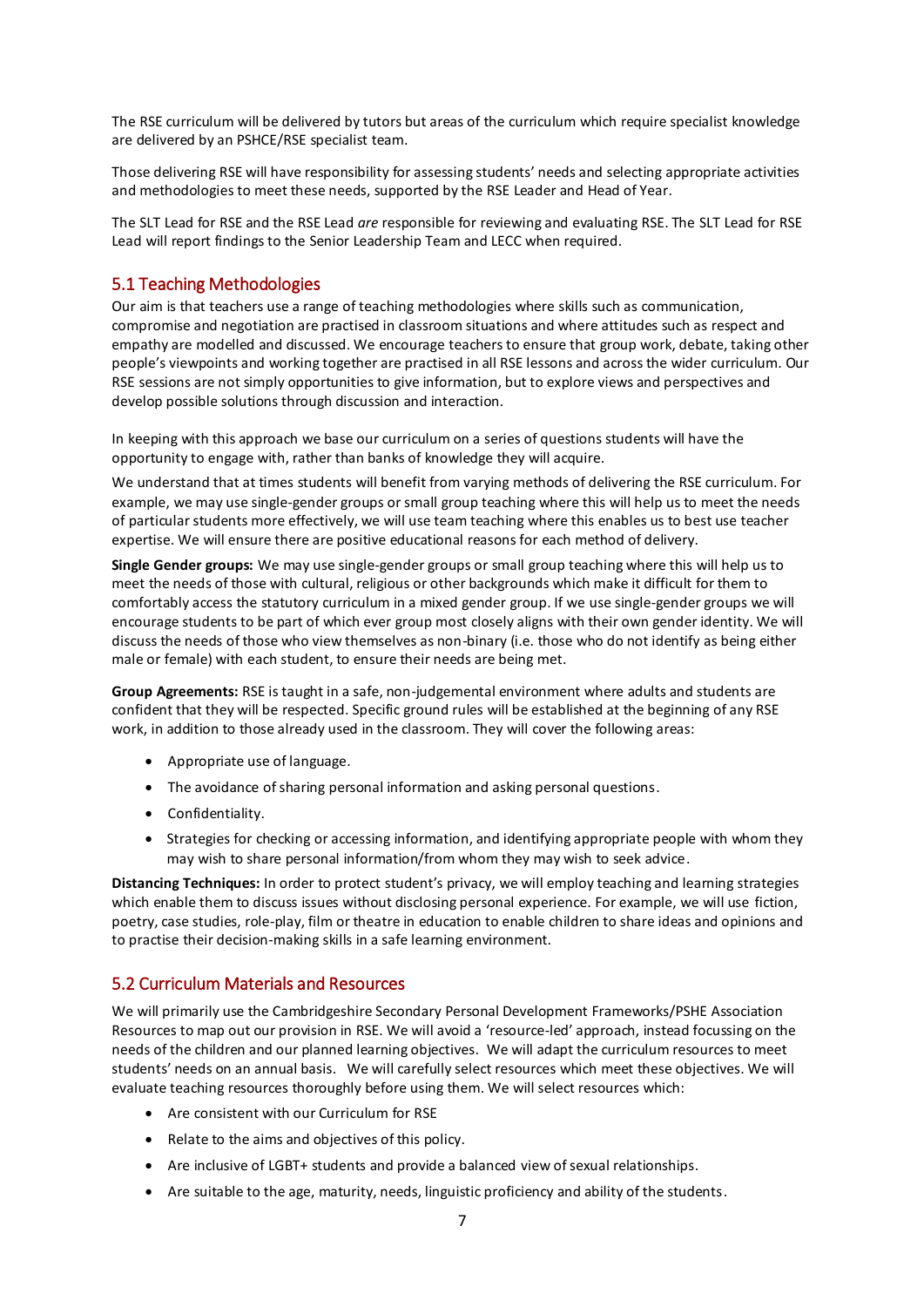- Appeal to adults and students.
- Are up-to-date in factual content and outlook.
- Are produced by a reputable organisation.
- Do not show bias e.g. towards a commercial product or religious/political view.
- Avoid racial, gender and sexual stereotyping.
- Encourage active and participative learning, developing skills and attitudes, not just giving information.
- Conform to the statutory requirements for RSE.

#### <span id="page-9-0"></span>5.3 Safe and Effective Practice

In our school we have a clear Privacy Policy, which is shared with staff, students and parents/carers. This policy is communicated to parents/carers in the School brochure/website. The policy states that:

- Staff are unable to offer absolute confidentiality.
- We will reassure students that staff will act in their best interests and that this may involve sharing information if the student is at risk of harm.
- Students will be told if information is to be shared and will be offered appropriate support.
- There are circumstances when confidentiality may not be upheld e.g. when Female Genital Mutilation or Child Sexual Exploitation is suspected, where an adult and child are in a sexual relationship, in accordance with our Safeguarding Policy.

There are circumstances where confidentiality may be upheld e.g. there is no requirement to report disclosed sexual activity to a young person's parent/carer, although we may report it to the DSL to be sure there is no unknown underlying risk to the young person. (see Sexually Active Students – below)

Professionals, such as school nurses, pastoral support and youth workers are bound by their professional codes of conduct when offering advice and guidance to individual students in non-teaching situations such as health 'drop-ins'. This often involves offering a greater level of confidentiality to students than school staff are able to give. However, in a classroom and other teaching situations when they are contributing to our planned RSE programme, they will follow the school's Privacy Policy. Teachers and Health professionals will ensure that students are aware of the different boundaries of confidentiality when beginning work with them.

**Answering Questions:** We acknowledge that sensitive and complex issues will arise in RSE, as students will naturally ask questions. When spontaneous discussion arises, it will be guided in a way which reflects the stated school aims and curriculum content for RSE. As a first principle, we will answer questions relating to the planned curriculum for that age group, or below, to the whole class. We will answer questions relating to areas beyond the planned curriculum for that age group, in a sensitive and age-appropriate way, only to the student/s who have asked the question. If a member of staff is uncertain about the answer to a question, or indeed whether they wish to answer it, they will seek guidance from the RSE Lead, the Head of Year or the designated safeguarding lead (DSL).

When answering questions, we shall ensure that sharing personal information by adults, students or their families is discouraged. Where the question indicates the need for pastoral support, the conversation will be deferred to a time outside the teaching session and other colleagues may be involved. Where a question or comment from a pupil in the classroom indicates the possibility of abuse, coercion or sexual exploitation, teachers will pass this information to the DSL in line with school Safeguarding Policy.

**Sexually Active Students:** If a young person, especially one under 16, indicates to an adult that they are sexually active or contemplating sexual activity**,** we will act in the following ways:

- All young people will be urged in the first instance to talk to parents/carers or, in some cases, other trusted adults, and they will be offered guidance and support in doing this.
- We are not required to inform the young person's parent/carer about sexual activity, but will usually pass the information to the DSL, in case there are unknown, underlying risks to the young person.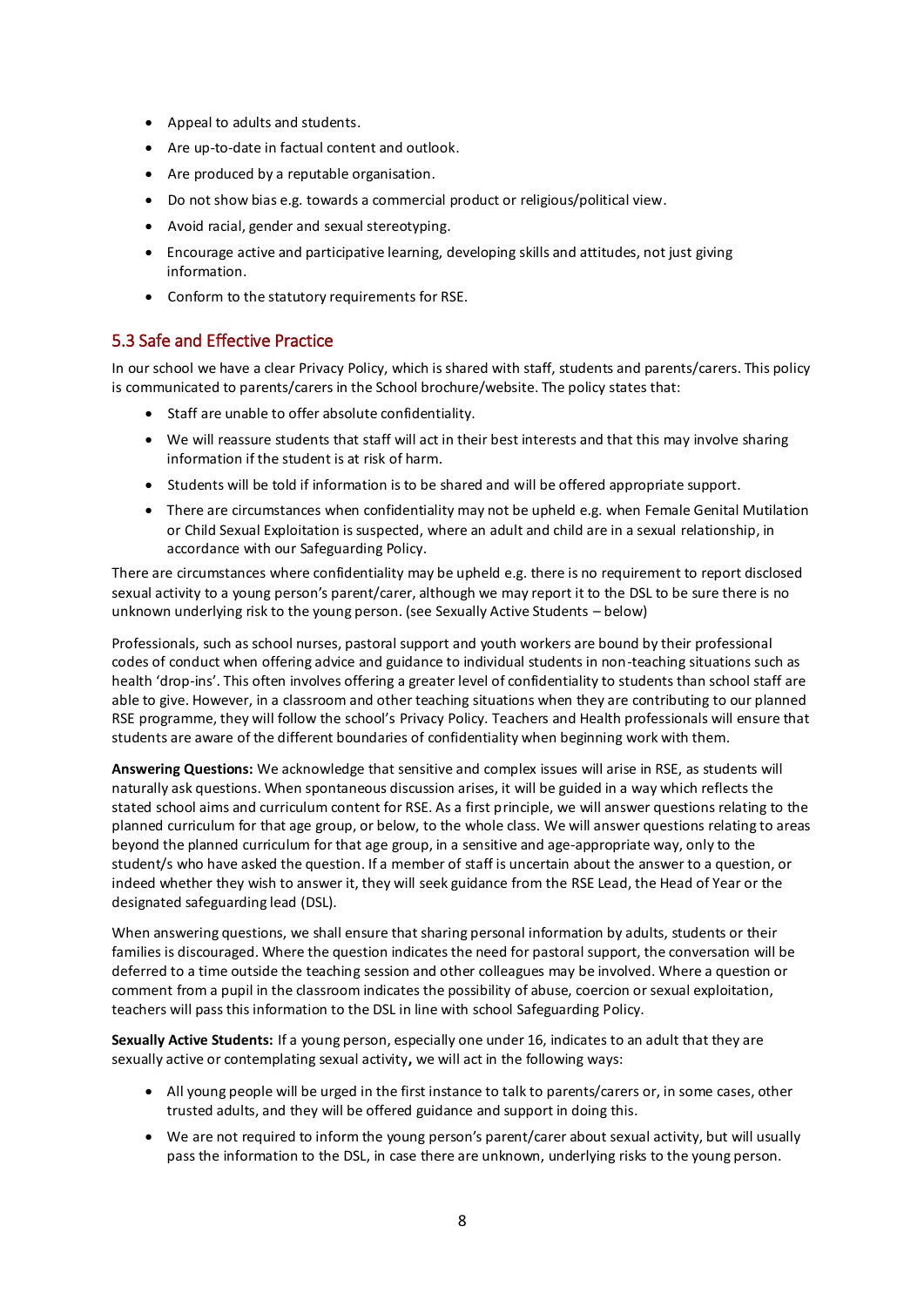- We will inform young people of where they can obtain confidential support and information e.g. from local sexual health services, in-school health services. We will make it clear that they do not need their parent/carer's agreement to attend theses services.
- Students seeking support will be given clear information about where contraception and sexual health advice may be accessed. Students whose parents have withdrawn them from sex education will also be given this information, if they seek it.
- Careful judgements will be made by the DSL as to whether the sexual activity is a safeguarding or child protection concern.

If the pupil is 12 years old or younger, sexual activity will always be referred to the DSL.

If the staff member has any concerns that an older student's sexual relationship may be ill-informed, nonconsensual, coercive or exploitative they will log a concern according to our Safeguarding Policy and refer to the DSL.

We offer guidance for all our staff to support their decisions relating to disclosure. The DSL will lead in this.

#### <span id="page-10-0"></span>5.4 Assessment, Recording, Reporting

We have the same high expectations of the quality of pupils' work in RSE as in all other subjects. RSE will be assessed in a variety of ways, including the use of self-assessment and teacher assessment. *Lessons at the beginning of topics will include formative assessment activities.*

From time to time the PSHCE leader will ask staff to reflect on the effectiveness of learning in particular units of work.

We will also use a class record, using a series of resources and booklets to record whole class discussions and group work in RSE. In some cases, key learning activities will be recorded in a PSHCE book, which follows them through school, to show their development and progress.

# <span id="page-10-1"></span>6. Sex Education

#### <span id="page-10-2"></span>6.1 Our Definition of Sex Education

Following guidance from the DfE, we have considered the elements of our RSE curriculum from which parents may request to withdraw their child. These elements will be defined as 'sex education'.

We recognise that most students will not differentiate between Science, RSE, 'sex education' or Health Education provision. This distinction is only necessary to enable parents to enact their right to withdraw their chid from what our school defines as 'sex education'.

We have consulted during this process with parents/carers, students and LECC members*.*

As a starting point we have compared the statutory Science Curriculum with the statutory RSE curriculum and identified which topics appear in both. Any aspects of statutory RSE, appearing in the 'Intimate and Sexual Relationships' section, which are not included in Science were considered in this process.

We also took into account aspects of human sexual experience and response, sexual feelings and choices and influences relating to sexual activity which we feel are important to meet the needs of our students in addition to the statutory requirements for RSE.

As a result, these are the areas of learning from the DfE Guidance which, in our school, are defined as 'sex education':

- That there are a range of strategies for identifying and managing **sexual pressure**, including understanding peer pressure, resisting pressure and not pressurising others.
- That they have a choice to **delay** sex or to enjoy intimacy without sex.
- That there are **choices** in relation to **pregnancy** (with medically and legally accurate, impartial information on all options, including keeping the baby, adoption, abortion and where to get further help).